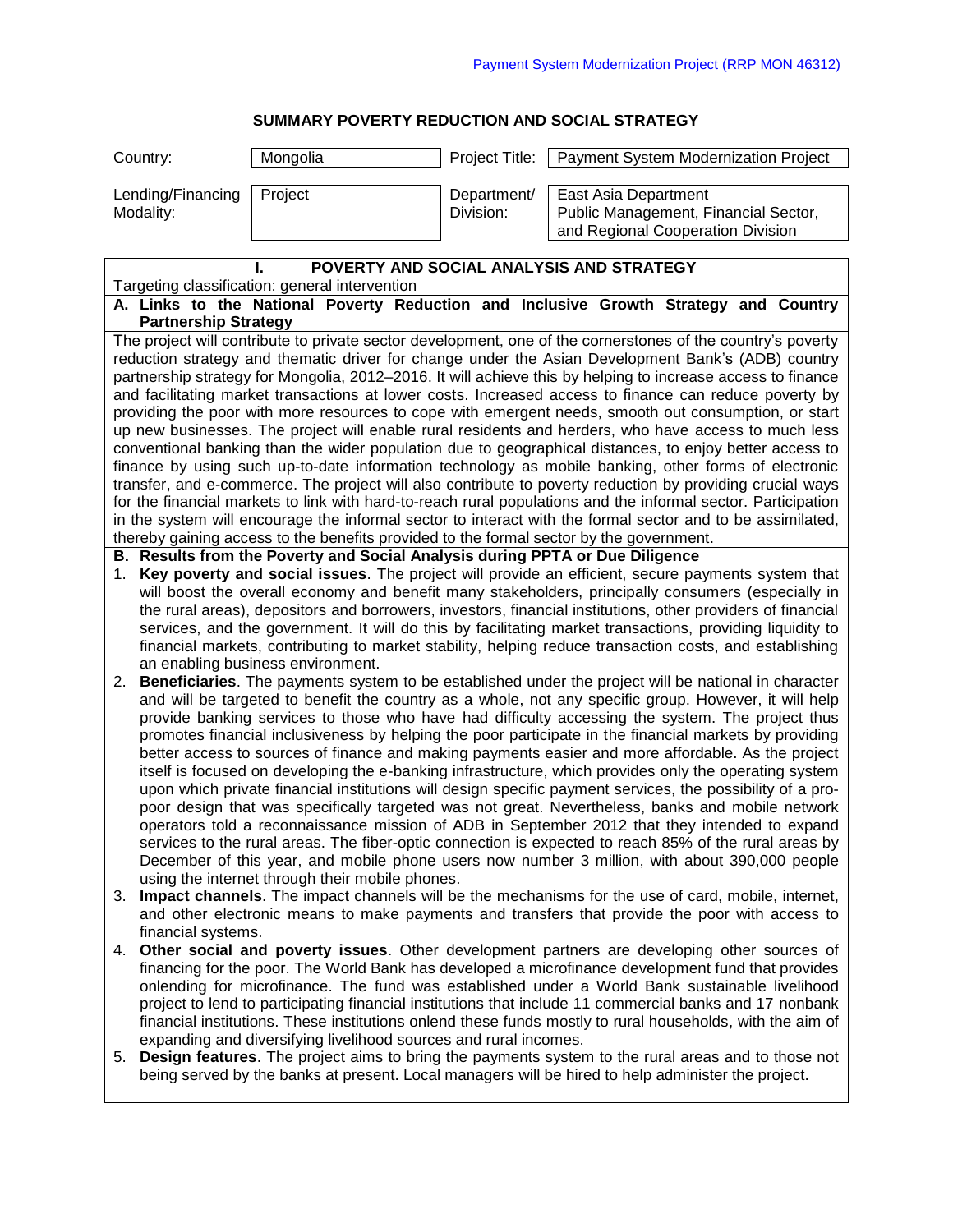|                                        | PARTICIPATION AND EMPOWERING THE POOR<br>Ш.                                                                                                          |  |
|----------------------------------------|------------------------------------------------------------------------------------------------------------------------------------------------------|--|
|                                        | 1. Summarize the participatory approaches and the proposed project activities that strengthen                                                        |  |
|                                        | inclusiveness and empowerment of the poor and vulnerable in project implementation. The project will                                                 |  |
|                                        | use agents for payment system services, especially in rural areas.                                                                                   |  |
|                                        | 2. If civil society has a specific role in the project, summarize the actions taken to ensure their                                                  |  |
|                                        | participation. Not applicable.                                                                                                                       |  |
| 3.                                     | Explain how the project ensures adequate participation of civil society organizations in project                                                     |  |
|                                        | implementation. Not applicable.                                                                                                                      |  |
| 4.                                     | What forms of civil society organization participation is envisaged during project implementation?                                                   |  |
|                                        | Indicate in each box the level of participation by marking high (H), medium (M), low (L), or not                                                     |  |
|                                        | applicable (N) based on definitions in ADB's Guide to Participation.                                                                                 |  |
|                                        | $\boxed{\text{N}}$ Information gathering and sharing $\boxed{\text{N}}$ Consultation $\boxed{\text{N}}$ Collaboration $\boxed{\text{N}}$ Partnership |  |
|                                        | 5. Will a project level participation plan be prepared to strengthen participation of civil society as interest                                      |  |
|                                        | holders for affected persons particularly the poor and vulnerable?                                                                                   |  |
|                                        | Yes. Describe key features, responsibilities and allocated resources $\boxtimes$ No. Civil society                                                   |  |
|                                        | organizations' intervention not required. Project already designed to include rural dwellers/poor.                                                   |  |
|                                        | III. GENDER AND DEVELOPMENT                                                                                                                          |  |
|                                        | Gender mainstreaming category: no gender elements                                                                                                    |  |
|                                        | A. Key issues. The direct impact of the project is gender neutral, but it will have an indirect impact by                                            |  |
|                                        | improving access by women to financial resources and opportunities. This is because efficient                                                        |  |
|                                        | payment services will reduce the time and cost for women to use several financial services. Many of                                                  |  |
|                                        | the rural poor are women. The proportion of households headed by women in the country rose from                                                      |  |
|                                        | about 17.0% during 2004-2006 to about 28.5% by 2008, according to World Bank data. Any positive                                                      |  |
|                                        | impact on the poor by the project would therefore likely benefit women. ADB has established that                                                     |  |
|                                        | women face no legal barriers to accessing loans. More than 50% of borrowers at XAC Bank are                                                          |  |
|                                        | women. Consequently, women are likely to benefit from an expansion of and better access to                                                           |  |
|                                        | microfinance in the rural areas as well as men.                                                                                                      |  |
|                                        | B. Key actions. No gender elements but will indirectly benefit women.                                                                                |  |
|                                        | Gender action plan $\Box$ Other actions or measures $\boxtimes$ No action or measure                                                                 |  |
| IV. ADDRESSING SOCIAL SAFEGUARD ISSUES |                                                                                                                                                      |  |
|                                        | Safeguard Category: $\Box$ A $\Box$ B $\boxtimes$ C $\Box$ FI<br>A. Involuntary Resettlement                                                         |  |
|                                        | Key impacts. No impacts.<br>1.                                                                                                                       |  |
|                                        | Strategy to address the impacts. No action required.<br>2.                                                                                           |  |
|                                        | 3. Plan or other Actions.                                                                                                                            |  |
|                                        | Resettlement plan<br>Combined resettlement and indigenous peoples plan                                                                               |  |
|                                        | <b>Resettlement framework</b><br>Combined resettlement framework and indigenous                                                                      |  |
|                                        | Environmental and social management<br>peoples planning framework                                                                                    |  |
|                                        | Social impact matrix<br>system arrangement                                                                                                           |  |
|                                        | $\boxtimes$ No action                                                                                                                                |  |
|                                        | $B \boxtimes C$<br><b>B. Indigenous Peoples</b><br><b>Safeguard Category:</b><br>FI<br>A                                                             |  |
|                                        | Key impacts. No impact anticipated.<br>1.                                                                                                            |  |
|                                        | Is broad community support triggered? $\Box$ Yes $\boxtimes$ No<br>2.                                                                                |  |
|                                        | Strategy to address the impacts. No action required.<br>3.                                                                                           |  |
|                                        | Plan or other actions.<br>4.                                                                                                                         |  |
|                                        | Indigenous peoples plan<br>Combined resettlement plan and indigenous                                                                                 |  |
|                                        | Indigenous peoples planning framework<br>peoples plan                                                                                                |  |
|                                        | Combined resettlement framework and<br>Environmental and social management system                                                                    |  |
|                                        | indigenous peoples planning framework<br>arrangement                                                                                                 |  |
|                                        | Social impact matrix<br>Indigenous peoples plan elements integrated                                                                                  |  |
|                                        | No action<br>in project with a summary                                                                                                               |  |